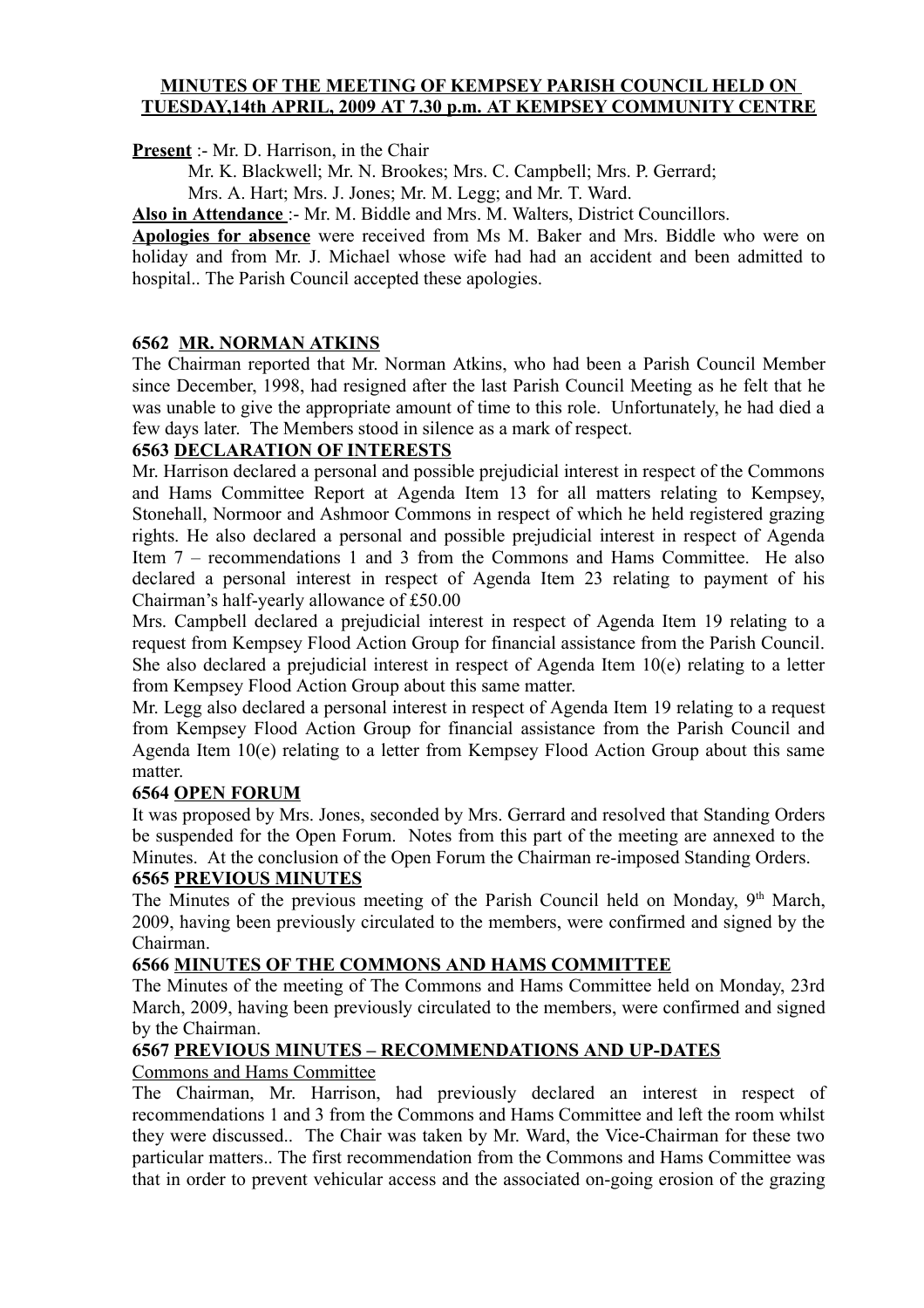areas, wooden posts set approximately 4 feet apart should be installed in a line from the locked gate down to the edge of the hardstanding area around the side and back of this area and then in a line down to the access track to Orchardene. The Parish Council noted that at present there were no costings for this proposed work and no exact details of where the posts would be installed. As such, support for this recommendation would be in principle. On the proposal of Mrs. Campbell, seconded by Mrs.Jones this recommendation was carried. The second recommendation from the Committee was that having reviewed the Parish Council's previous decision in respect of the ditching works at Kerswell Green Common, they now wished to resolve that this work should be carried out as soon as possible, but with all the other conditions remaining. On the proposal of Mr. Legg, seconded by Mr. Ward this recommendation was carried. The third recommendation from the Committee was that the un-spent sums of £1,000 for professional fees, £50 for postage, £500 for gates, locks and notices, £150 for courses/fees together with the under-spend of £500 for commons clearing and the contingency sum of £1,000 should be ring fenced and be carried forward to the 2009/2010 financial year where the appropriate allowances could then be made when setting the Budgets for 2010/2011. On the proposal of Mrs. Gerrard, seconded by Mrs. Hart this recommendation was carried

### **6568 COUNTY COUNCIL REPORT ON LOCAL ISSUES**

In Mr. Bullock's absence, the Clerk reported that Mr. Bullock had not heard anything further from Cllr. John Smith but was aware that Cllr. Smith was going to speak to Mrs. Oram. There would be a new Council following the June elections so whilst the County Council would be able to find some money to support the Kempsey Flood Scheme, they would be unable to commit themselves to exactly how much they would be able to give to the Scheme.

### **6569 DISTRICT COUNCIL REPORT**

Mrs. Walters reported that there would be a public collection in Kempsey for Christian Aid Week.

Mr. Biddle reported that the Leader of Malvern Hills District Council had resigned, that the South Worcestershire Joint Core Strategy had done a study which had shown a funding deficit for infrastructure of approximately £150m. and that the District Council would be reviewing their charges for wheelie bins in light of the cheaper charges made by Wychavon District Council and Worcester City Council.

### **6570 CORRESPONDENCE**

All correspondence, both for report and for information had been made available for inspection by Parish Council Members between 7.00 p.m. and 7.30 p.m.

(a) Norton-juxta-Kempsey PC – Parking outside Broomhall Cottages

The Parish Council fully supported the views expressed by the parishioner about the parking problems. The Clerk was asked to send copies of the correspondence to Mr. Bullock and the Police asking for their comments on the problem.

(c) WCC – Parish Lengthsman Scheme – Participation for 2009/2010

The Parish Council resolved to participate during the 2009/2010 financial year. The Clerk was asked to inform the County Council that the Parish Council were keen for their Lengthsman to carry out additional work on behalf of the County Council and to enquire whether they would contribute additional funding if he did so?

(e) Kempsey FLAG – Posters/Financial Assistance

Mrs. Campbell and Mr. Legg had previously declared an interest in this matter. This letter was deferred for consideration at Agenda Item 19.

(f) SWJCS – Strategic Housing Land Availability Assessment

The Chairman asked the Parish Council Members to give their suggestions to the Clerk by Monday 20<sup>th</sup> April, 2008.

(j) Mr. T. Dillingham – Overhanging Hedge at Playing Field

The Clerk was asked to provide Mr. Dillingham with the requested information.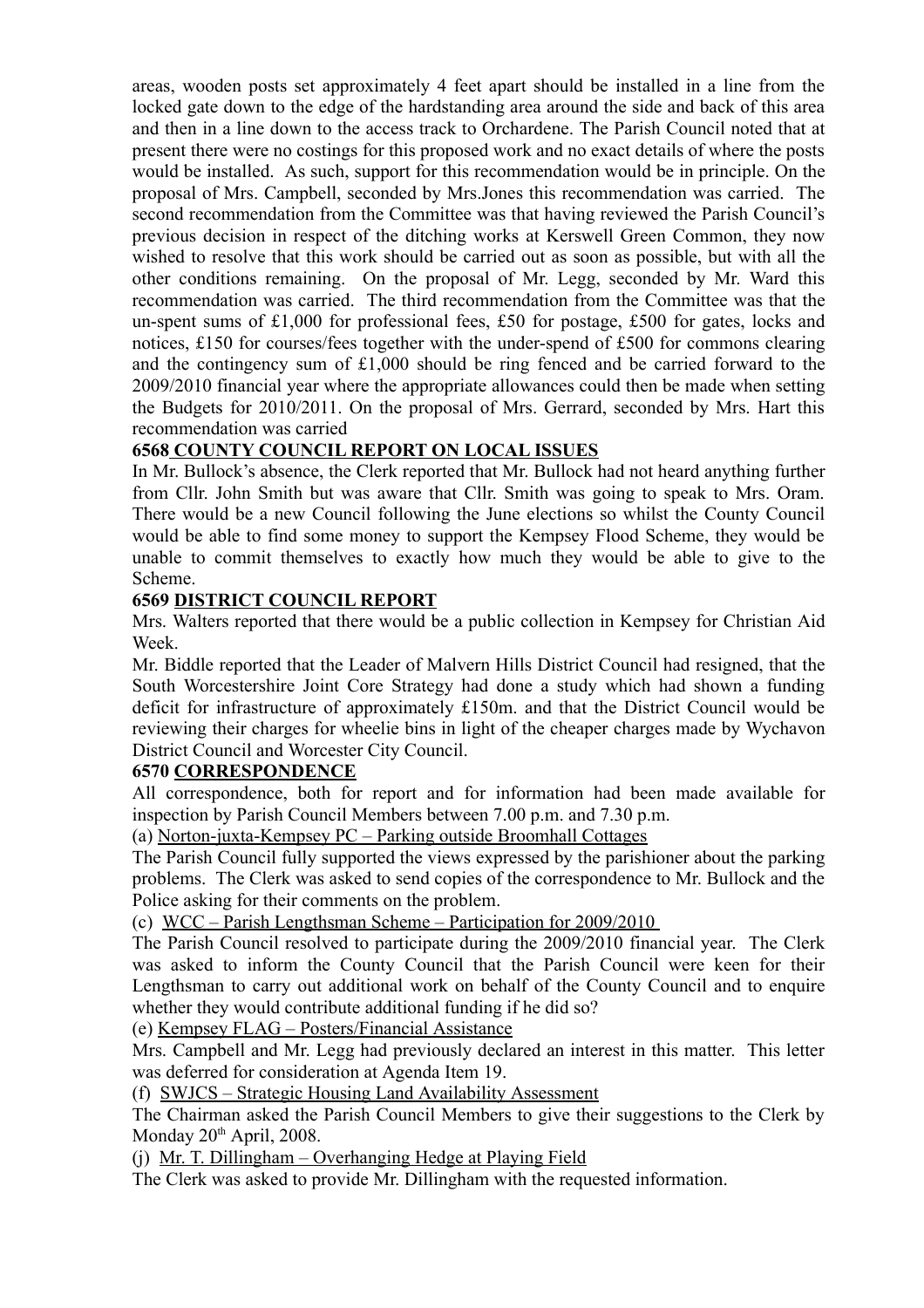## **6571 ENVIRONMENT COMMITTEE**

# (a) Tree Works at The Rocky

The Clerk referred to Minute No. 6549(a) and reported that in conjuction with the Parish Council Vice-Chairman and the Chairman of the Environment Committee an estimate in the sum of £1,365 had been accepted from Wild Contracts for the work at The Rocky. She pointed out that the District Council Tree Officer had reminded the Parish Council that the work had to be completed by the end of March, leaving just a few days in which to carry out the authorised works. As a result, other tree contractors had indicated that because of other business commitments, they were un-able to meet this very tight deadline. The Parish Council approved this delegated decision.

# (b) Baynhall Bus Shelter

The Parish Council noted that a vehicle appeared to have collided with the bus shelter roof. The Clerk was asked to draw this matter to the attention of the Environment Committee Chairman when she returned from holiday.

# **6572 PLANNING REPORT**

(a) For Report :-

County Council Planning Application for New Pumping Station at Kerswell Green

A copy of the Parish Council's comments on this planning application are annexed to the signed minutes.

(b) Comments made to MHDC under Delegated Powers

MH 201/09–Oast House Cottage, Main Road – Erection of Garden Shed (Full) – Objection MH 342/09 – 19 Napleton Lane – Extension (Full) – No objections.

# **6573 COMMONS AND HAMS COMMITTEE REPORT**

Mr. Harrison, the Parish Council Chairman had previously declared an interest in this item and left the room. The Chair was then taken by Mr. Ward, the Parish Council Vice-Chairman.

(a) Ashmoor Common

In the absence of the Committee Chairman, the Clerk reported that application forms to get new grants had been signed on behalf of the Parish Council and submitted to DeFRA.

### **6574 RECREATION COMMITTEE REPORT**

(a) Trees overhanging The Playing Field

It was noted that some parts of the hedge still needed trimming. The Parish Council agreed that a site meeting should be held to discuss this matter.

(b) Report by the Joint Committee Chairmen

Mrs. Campbell reported that the meeting organised by Wychavon District Council about a Play Trail had been very useful. She and her co-chairman felt that a bigger committee to discuss this matter and the provision of additional play equipment would be beneficial. Mr. Ward agreed to put this matter to the Parish Plan Working Party.

### (c) Signage

Mrs. Campbell reported that it was a legal requirement to have signs erected in the Play Area giving details of the contact number to report breakages etc. She agreed to provide the Clerk with the appropriate form of wording approved by RoSPA.

### **6575 COMMUNITY CENTRE COMMITTEE REPORT**

(a) Royal Mail – Use of Brick Building on Rear Car park

The Committee Chairman reported that Royal Mail had now cleaned out and vacated the brick building so it was available for hire.

### (b) Community Centre Roof

The Committee Chairman reported that Messrs. Sneddons had now submitted an estimate in the sum of £396.00 plus VAT to make the necessary roof repairs. The Parish Council resolved to accept this estimate.

(c) New Tiles in Foyer

The Committee Chairman reported that the new floor tiling in the Foyer was causing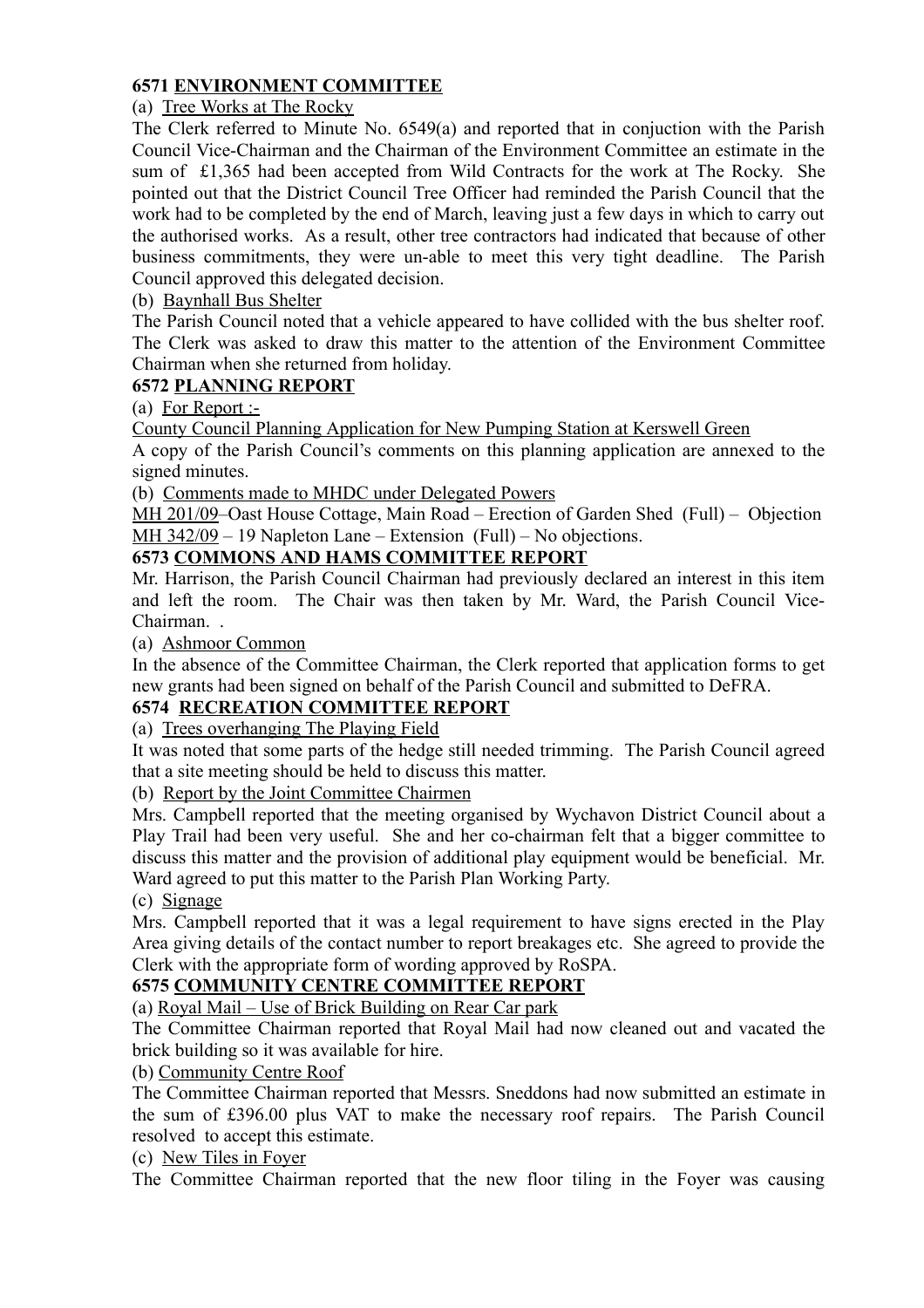concerns and the Clerk had called the contractor back in to rectify the problems. (d) Lock on Side Gate

The Committee Chairman reported that as a security measure, it had become necessary to install a padlock and chain on the side gate to prevent un-authorised access.

# **6576 VACANCY FOR A PARISH COUNCILLOR**

The Chairman reported that 12 residents from Kerswell Green had submitted a written request to the District Council to fill the vacancy on the Parish Council by an election rather than by co-option at the May Meeting. Unfortunately this would now cost the Parish Council an un-budgeted sum of about £1,500

### **6577 HOUSING NEEDS SURVEY**

The Chairman reported that the Housing Needs Survey forms would now have to be posted by the District Council to each household, having failed to meet the deadline for delivery with the Annual Newsletter by Parish Council Members

### .**6578 FLOODING IN KEMPSEY**

As the Parish Council Representative on FLAG, Mrs. Campbell reported that a meeting had been held Wednesday, 11<sup>th</sup> March at which representatives from the Environment Agency had been present The next meeting would be on 19<sup>th</sup> April at 4.00 p.m. at St. Mary's House..

# **6579 FLAG – REQUEST FOR FINANCIAL ASSISTANCE**

Mr. Legg and Mrs. Campbell had previously declared interests in this matter and left the room. This item had been deferred from the March Parish Council Meeting where the Parish Council had agreed to give their full support to the Kempsey Flood Alleviation Scheme.

The Members were concerned that, to date, there had been no agreed specification provided by the Environment Agency for the proposed works and, consequently, there were no costings for the project. As such, it was not known how much financial support would be needed from the Parish Council. The Chairman felt that once this information was to hand, financial assistance could be discussed when setting the Budgets for the next financial year. Mr. Ward supported the suggestion of funding through the Precept but only when the true costs of the project became known, what benefit would be provided by any such funding and where the funding money was to be sent e.g. The Environment Agency/the County Council/Malvern Hills District Council or FLAG?

Mr. Brookes then proposed that in principle the Parish Council should financially support the Flood Alleviation Scheme for Kempsey. This was seconded by the Chairman, Mr. Harrison. On being put to the vote two Members voted in favour, three voted against and two abstained. The Chairman therefore declared the motion defeated.

### **6580 KEMPSEY POST OFFICE**

The Chairman reported that a further meeting would be held with Post Office representatives on Friday, 17<sup>th</sup> April in order to ascertain what progress was being made.

### **6581 ADOPTION OF ANNUAL ACCOUNTS FOR 2008/2009**

The Clerk reported that because Mr. Stokes, the Internal Auditor had been on holiday, he had not been able to finalise the audit of the 2008/2009 accounts. As such this matter was deferred to the May Parish Council Meeting.

### **6582 APPOINTMENT OF MR. R. STOKES AS INTERNAL AUDITOR**

The Parish Council confirmed the appointment of Mr. R. Stokes as their Internal Auditor for 2009/2010.

## **6583 RECEIPTS & PAYMENTS/RECONCILIATION OF BALANCES TO 31/3/09**

The receipts and payments/bank reconciliation to 31st March, 2009 had been previously circulated to the members. Copies of these documents are attached to the Signed Minutes.

# **6584 CONFIRMATION OF ACTION**

The Parish Council ratified payment of the following urgent accounts which had been made under delegated powers :-

Staff salaries for March as shown on the list circulated to Members and annexed to the Signed Minutes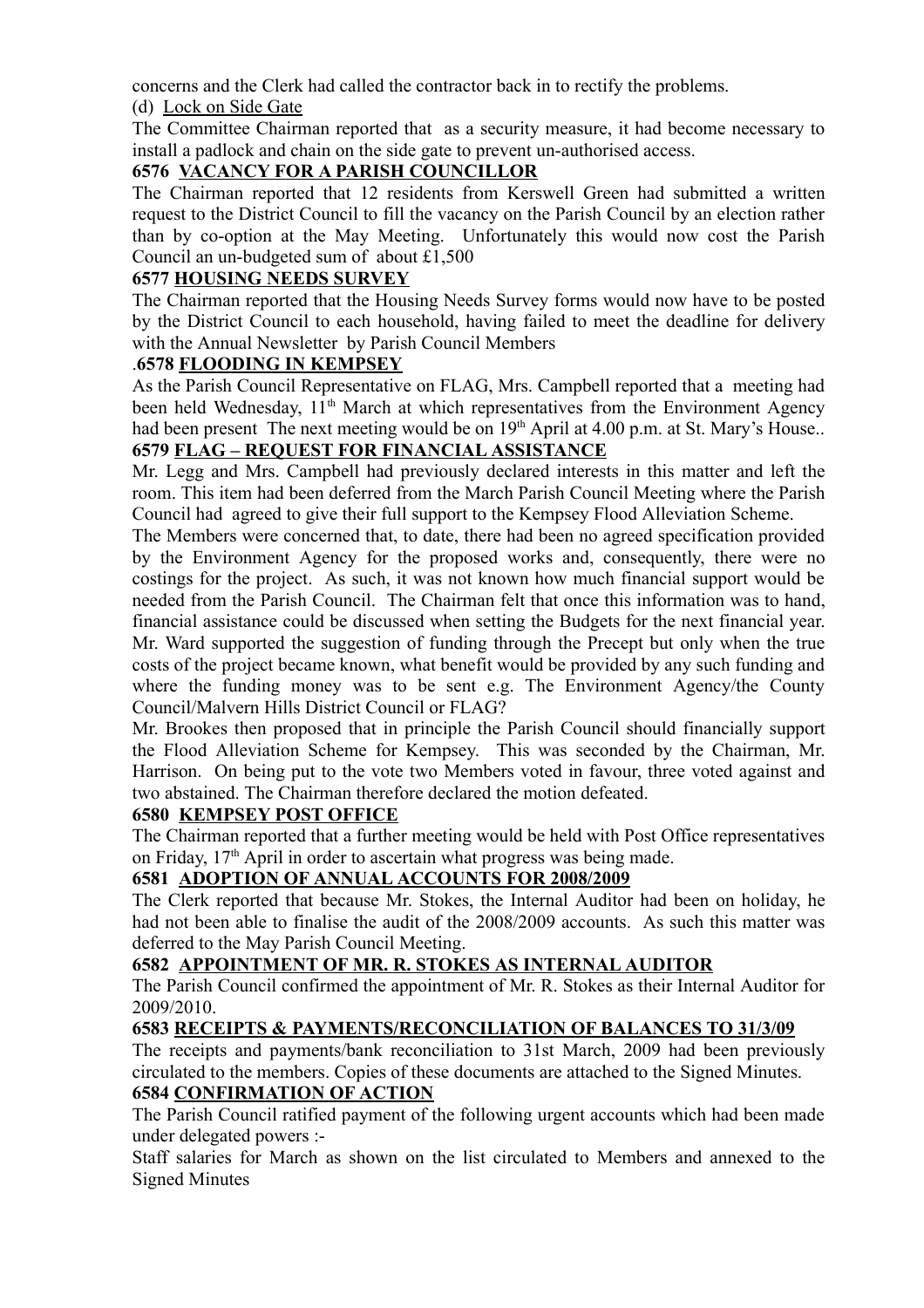Bott Plumbing Services Ltd. – repair to leak in toilets - £97.75 (inc. £12.75 VAT) R.W. Martin – Community Centre works - £220.00

Mrs. S. Cordell – Cleaning – 22/02/09 to 16/03/09 - £150.00

Ikon Office Solutions – Copier meterage - £74.87 (inc. £9.77 VAT)

High Green Farming Ltd. – Gorse mowing - £379.50 (inc. £49.50 VAT)

Mr. D. Harrison – Chairman's Allowance (half year) - £50.00 – Mr. Harrison had previously declared an interest in this matter.

## **6585 ACCOUNTS FOR PAYMENT**

The Parish Council resolved to authorise payment of the above items and of the following items :-

Mrs. A.P. Halford - Petty Cash for March - £56.85

Wild Contracts – Tree Works at The Rocky - £1,315.00

Accentika Internet – Kempsey Website - £276.00 (inc. £36.00 VAT)

### **6586 CHEQUE NUMBER 02527**

The Clerk pointed out that this cheque in the sum of £80.00 was made payable to Colliers Landscaping Services in respect of tree works at The Rocky. Mr. Collier senior had pointed out that the company did not have a bank account in this name and requested that the cheque should be made payable to himself. The Parish Council authorised the Clerk to issue a new cheque made payable to Mr. V. Collier.

## **6587 CONFIDENTIAL SESSION**

The Parish Council resolved that in view of the nature of the business about to be transacted, that the public and Press should be excluded

### **THERE BEING NO FURTHER BUSINESS, THE CHAIRMAN DECLARED THE MEETING CLOSED AT 9.31 p.m.**

Signed at the next ensuing meeting of Kempsey Parish Council

Chairman of such next ensuing meeting

### **6587 STAFF RELATED MATTER**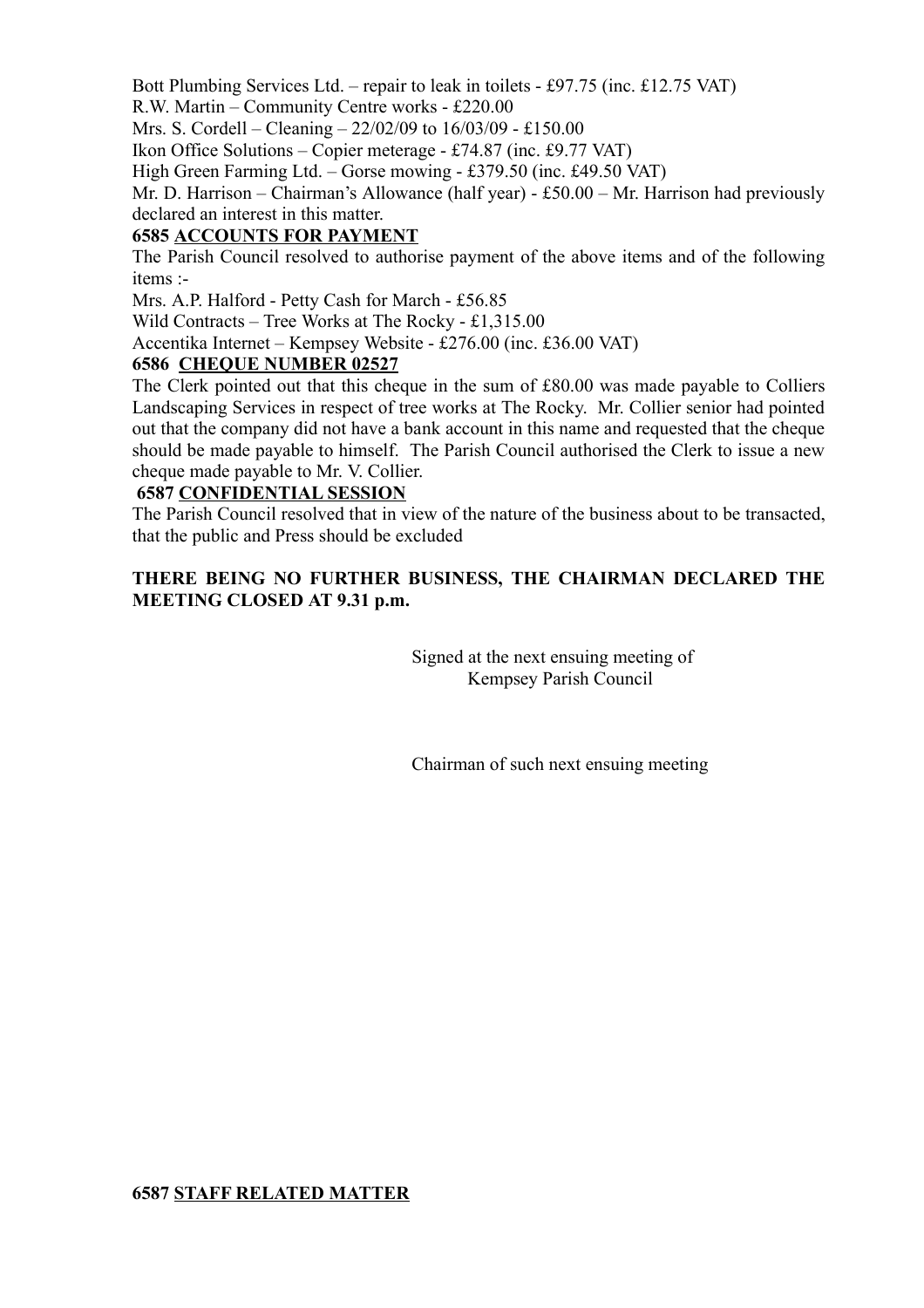(a) Annual Pay Rise for Assistants to the Clerk with effect from  $1<sup>st</sup>$  April, 2009

The Parish Council noted that the current hourly rate for the Clerk's two Assistants was  $£7.10$  per hour The resolved that with effect from  $1<sup>st</sup>$  April, 2009 this rate should be increased by 20p. per hour to £7.30 per hour.

(b) Lengthsman – Increase in charges to the Parish Council with effect from  $1<sup>st</sup>$  April, 2009 The Parish Council resolved to increase the hourly rate which they paid to their selfemployed Lengthsman by £1.00 per hour to £11.00 per hour with effect from 1<sup>st</sup> April, 2009. (c) Clerk – National Joint Council – Final Salary Award for 2008/2009

The Parish Council resolved to pay their Clerk the additional 0.30% salary award recommended by the National Joint Council with effect from 1<sup>st</sup> April, 2008.

### **6588 TENANT RELATED MATTERS**

(a) Magic Moments Day Nursery

The Community Centre Committee Chairman reported on the administrative difficulties being experienced as a result of the continued late payment of accounts sent to Magic Moments in respect of the hire of Room 1 and utility charges. The Parish Council agreed that his matter should be raised at the next meeting with Mrs. Chapman.

(b) The Hair Gallery – New Lease

The Community Centre Committee Chairman reported that the lease for the Hair Gallery needed to be renewed with an appropriate change of names on the new lease. On the proposal of Mr. Blackwell, seconded by Mrs. Hart the Parish Council authorised the start start negotiations for a new lease.